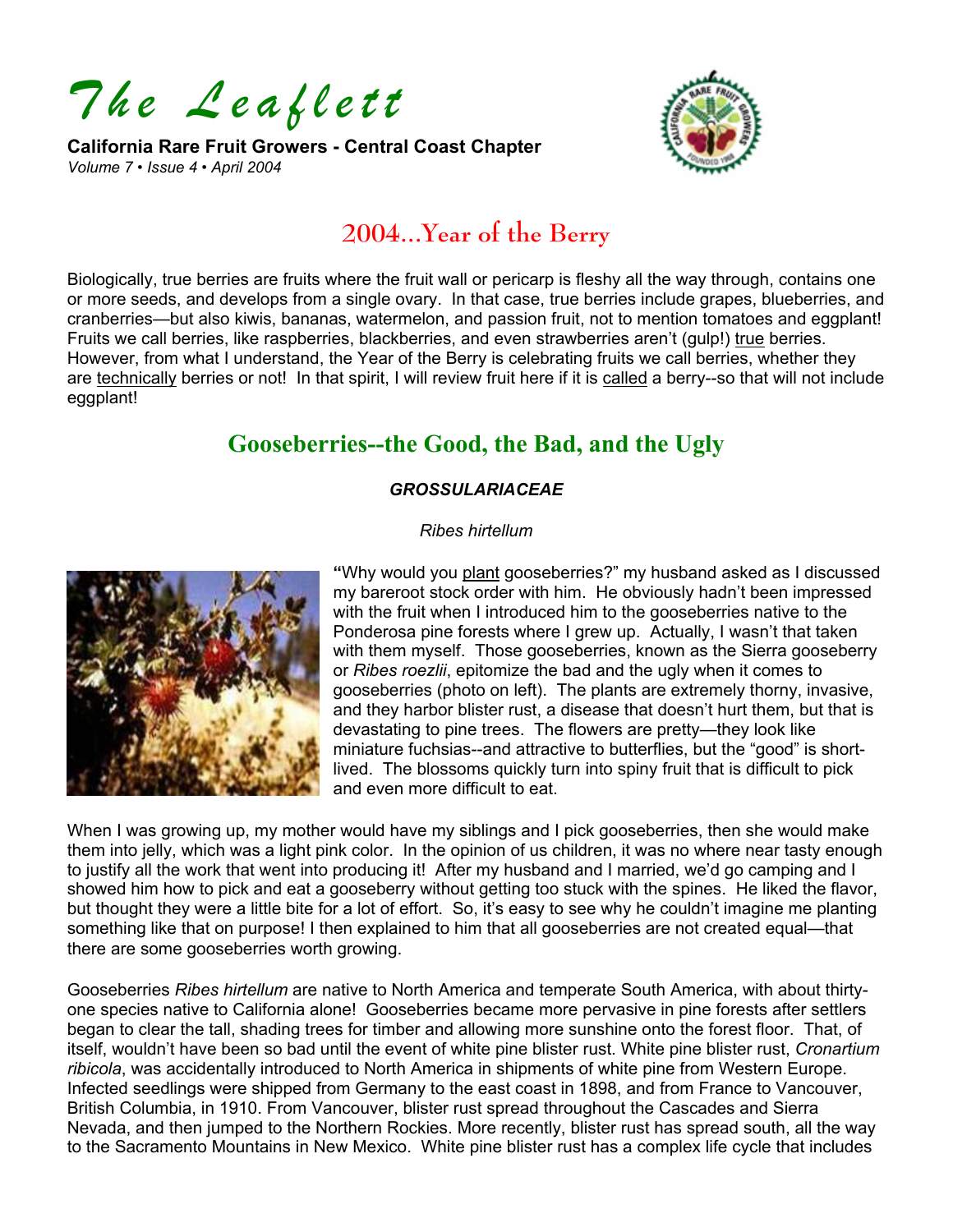two hosts (gooseberries and pines) and takes three to six years to complete. Various species of Ribes (currants and gooseberries) are infected in spring. In early fall, blister rust produces spores that typically disperse several hundred yards to pines. For years, it was illegal to bring more desirable gooseberries into California because of their "host" qualities. Finally, though, it was decided that, with all the native species, it didn't matter whether home gardeners grew them. So, I wanted to give them a try.

Pixwell (*Ribes hirtellum*) gooseberries (photo on right) are considered suitable for growing in our mild climate here on the Central Coast, even though they were developed in North Dakota. The fruit is medium sized (about ½ inches around) and oval shaped; its smooth skin is a pale green color becoming pink when fully ripe. The fruit is borne in clusters on long pedicles, making picking easier, hence its name. It has few thorns but those it has are stout and aggressive. Pixwell is tart—too tart for fresh eating--but makes wonderful pies, jams, and preserves. Its leaves turn purple in the fall and the variety is mildew resistant. Overall height is 4 to 6 feet tall and the plant begins bearing the second year.



Pixwell takes less acidic soil conditions than most berries. It will grow well in loamy soils with good drainage, pH 6.2 to 6.5, 1% organic matter, and at least 1.5 to 2 ft deep. Roots only extend 8-16 inches, so particularly deep soils are not necessary. The plants benefit from high potassium fertilizers and here on the coast, at least, from full sun. Aphids, spider mites, and borers can all be pests that need control.

With their shallow roots, gooseberries benefit from drip irrigation. Keep the plants watered all season, since they will not regenerate buds or leaves lost from drought stress. Plants stressed for water are susceptible to mildew. A gooseberry bush is usually grown on a "leg" of about six inches, from which the bush is continually renewed. Allow stems to grow for 4-5 years, and then remove some of the oldest stems to make room for new shoots. Snap off any branches that form along or below the six-inch leg.

There is no large commercial production of gooseberries in the United States, so, if you want to grow more than what you would use, you'd have to develop your own market. Nutritionally, gooseberries are very high in vitamin C, but, since they are so tart, you might outweigh that benefit with the sugar you need to make them palatable! However, if you are looking for something "different" to grow, the gooseberry could be the plant for you! In case you've never eaten a gooseberry, to see if you even like the flavor, try using the following recipe with canned gooseberries, which are available in most supermarkets. For more recipes using gooseberries (and other interesting berries) visit [http://www.oregonfruit.com](http://www.oregonfruit.com/)

#### **Saucy Gooseberry Barbecued Ribs**

1 can Oregon gooseberries 1 t each dry hot mustard and cornstarch 1/4 cup minced onion 1/8 t pepper 1 clove garlic, minced and Dash cayenne pepper 2 T each soy sauce and packed brown sugar Salt 1 T lemon juice 3 to 4 pounds small beef rib bones

Combine gooseberries, including syrup, onion, garlic, soy sauce, brown sugar, lemon juice, mustard, cornstarch,

pepper and cayenne. Sprinkle ribs with salt. Place ribs in shallow baking dish and pour gooseberry mixture over all. Refrigerate, covered, overnight. Turn once during marinating period. Bake at 375 F. 15 minutes on each side; brush generously with remaining marinade during baking--serves 6-8.

## **March Meeting**

Orchid—just saying the word conjures up beautiful images, not only of flowers but of a soothing tropical ambiance! Even though orchids aren't necessarily edible, they are perfectly legitimate as a subject for a Rare Fruit Growers meeting because they are food for the soul and our souls were certainly fed on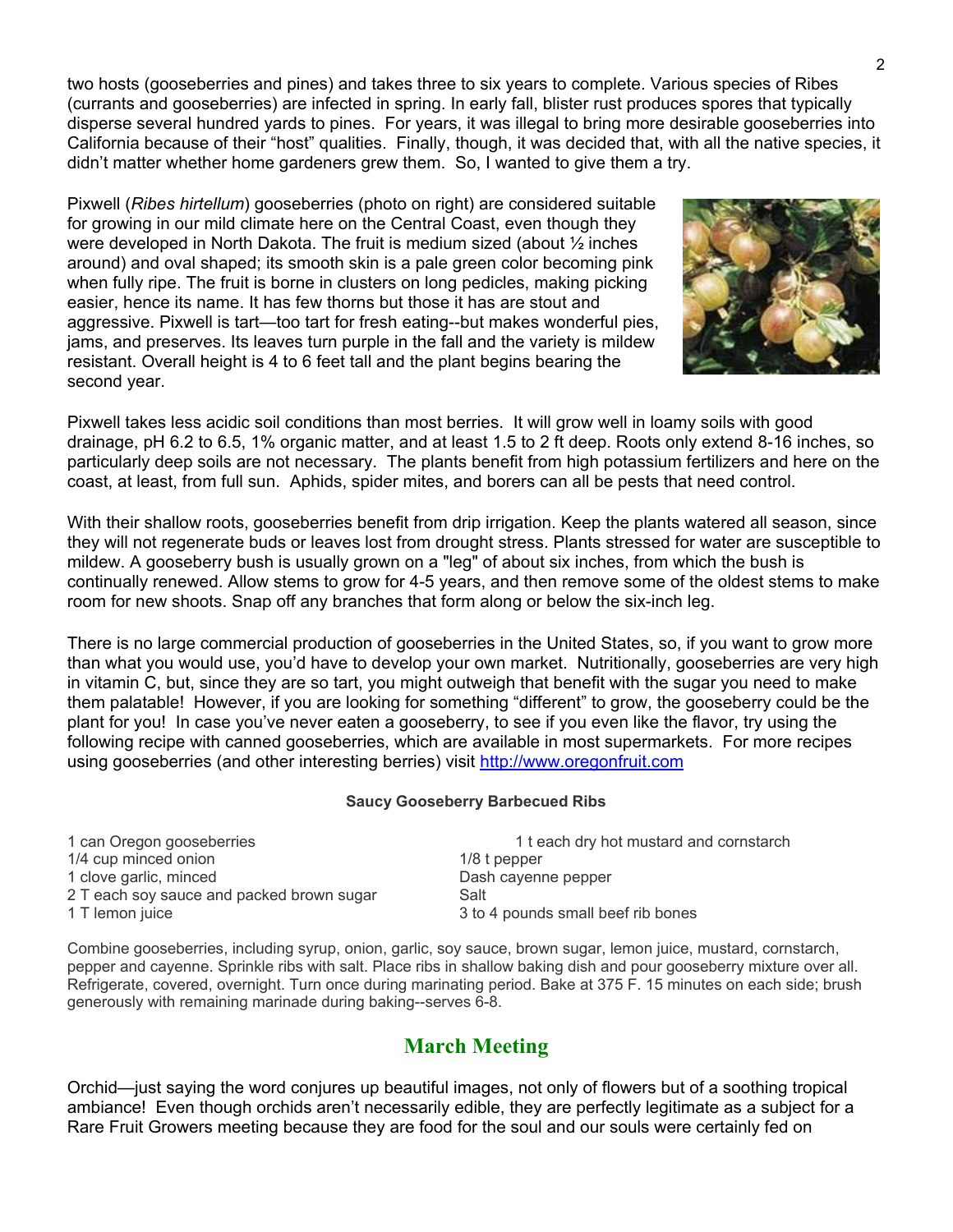Saturday, March 13 when about 82 members and friends of CRFG gathered at the home of Kit and Dr. John Long in San Luis Obispo.

Co-chair, Art DeKleine, jauntily attired in his "fruit" apron (which he will be happy to tell you about if you want one, too), got the meeting started by greeting visitors and having them introduce themselves. He thanked Kit and Dr. John for opening their home to us and acknowledged all the terrific goodies that had been provided for refreshments. He told us briefly about the raffle we'd be having later and acknowledged the generous donation of Dave Wilson bareroot trees by Trees of Antiquity (location of our April meeting).

David Maislen was introduced and he gave us a quick overview of the Organic Advantage trials before he turned over the floor to Jonathan, a representative from Humatech, a company that makes odorless liquid organic fertilizer. Jonathan briefly explained the "testimonial program" and said that volunteers who had signed up to participate would be fully informed of the requirements after the meeting and during the plant raffle.

After a little more business and acknowledgment, Art turned the meeting over to Joe Sabol who gave us a quick update on the success of the high school grafting classes, as well as informing us of future meetings. He encouraged us to attend the Festival of Fruit at Cal Poly Pomona from June 18-20, where he will be giving a grafting demonstration.

There were a few more announcements regarding upcoming gardening events by other organizations (see more on this in the Announcements section) and then, after she was presented with a CRFG hat with her name on it, the meeting was turned over to our hostess, Kit Long.

Kit began her demonstration by giving us some background on how she became enamored of cymbidiums and their culture. Her journey began in 1979 when her husband, John, gave her a plant as a gift. "Unfortunately, I can never throw anything away," said Kit—so she had to learn to take care of the plant. Now, she owns literally hundreds of orchids—mostly cymbidiums—and is a member of several orchid growing societies.



According to Kit, cymbidiums are wonderful orchids for just about anyone to grow since, at least on most of the Central Coast, they can be grown outside. Their requirements are fairly simple—good morning sun, proper growing medium, enough water, and some fertilizer. She showed us a plant that hadn't received good care. The leaves were strappy and yellowish, the planting medium had broken down to the point where it almost looked like soil, and there were many back bulbs, which are bulbs without leaves. When she removed it from the pot, some of the roots were soft and rotten. The plant was sad looking, but Kit wasn't ready to throw it on the compost pile!

She removed the decayed roots and most of the back bulbs, leaving herself with a clean plant of 3-5 sturdy bulbs. If some of the roots are really long, she suggests breaking those off, too, even if they are firm and healthy. Then, using a mixture she likes of part foam beads (like

the kind in beanbag chairs!) and medium-sized fir bark she replanted it, packing the planting mix in tightly around the roots. Kit said, "When you are done planting your bulbs, you should be able to pick up the plant by its leaves, pot and all." The planting mix needs to be watered well, but, since cymbidiums don't like much winter water, be sure it drains off quickly. She admonished us to check the new plant for any pests like whiteflies or aphids and, if there are pests, to take care of them immediately. (She had passed around sealed plastic bags with those pests inside so everyone would know exactly what she was talking about.) Do not give refurbished or repotted cymbidiums fertilizer for at least 6 weeks. After that, although there are many good orchid fertilizers available, Kit said she usually prefers to use *Osmocote* on her orchids since it is time-released.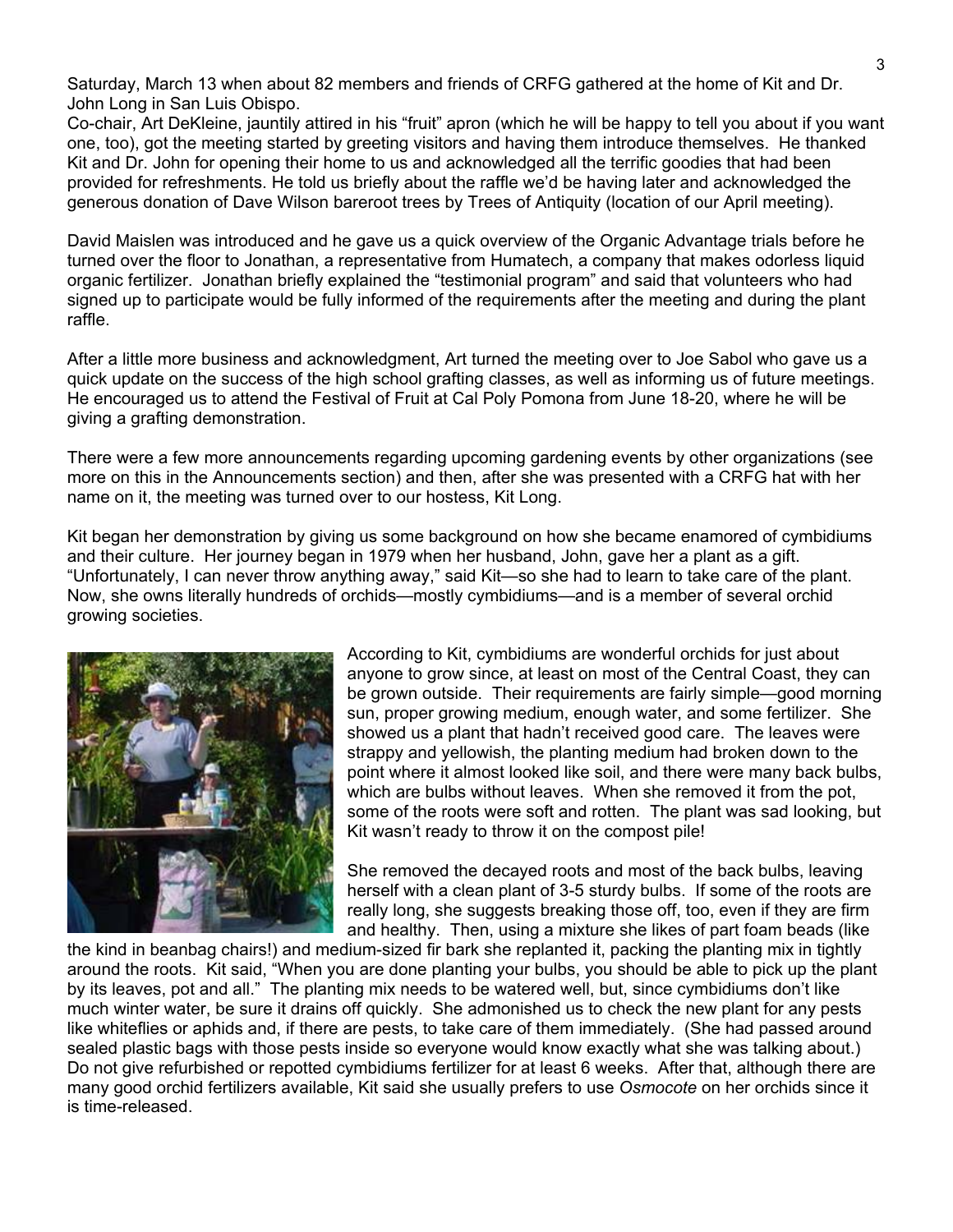True to her spirit of never discarding an orchid that has a chance, Kit even told us how to take a dead looking back bulb and revive it. She cleans them, places them in a sealed plastic bag with a damp paper towel, then puts them in her laundry room and forgets about them. After a month or two, she'll pick up the container and there is a sprouted and rooted orchid ready to be potted!

She repots the orchids that are too crowded after they are done blooming, about May-June. Often, rather than breaking a plant up into several smaller plants, she will simply repot it into a larger container, following the same steps as those used in revitalization. "Orchids like to be crowded to a certain extent," Kit maintains. So that she doesn't spread disease among her plants, she washes all of her containers in soap and water and then rinses them with a bleach solution before repotting them.

"Watch for black tips on the leaves. That's a sign of salt build-up in the pots, possibly because of bark deterioration or because of improper drainage and watering practices," she said. By following these few "simple" guidelines, Kit thinks cymbidiums are as easy to grow as weeds!

After her excellent presentation and the handing out of more information on the culture of cymbidiums, we were invited to spend time looking at her orchids. Many of us then went to the Long's front yard where **Doug Allen** raffled off some really great plants. The raffle brought **\$135** into our coffers!

## **Snails and Slugs—Ya Gotta Love 'Em!**

The common brown garden snail (*Helix aspersa*) that plagues our gardens and orchards was actually introduced to this country from France in the 1850s for use as food! Who would ever have imagined they would spread so quickly and become such pests? Snails and their slimy, shell-less mollusk cousins, the slugs, do unbelievable damage to yards and gardens—they'll eat just about anything, from living plants to decaying tissue, from fruit to vegetables.

Slugs and snails are hermaphrodites, so they all have the potential to lay eggs! Adult brown garden snails lay about 80 spherical, pearly white eggs at a time into a hole in the topsoil. They may lay eggs up to six times a year. It takes about 2 years for snails to mature. Slugs reach maturity after about 3 to 6 months, depending on species, and lay clear oval to round eggs in batches of 3 to 40 in protected areas. That's a potential for thousands of new slime balls in your own garden! So, is it possible to have a mollusk free garden? Not likely! However, you can control the population and the damage they do. You won't have to use lots of chemicals, either, but you will have to work at it!

The first step is to eliminate, as much as possible, their favorite daytime hiding places. You'll know where they are if you do any poking around in your yard. They especially love hiding under boards or flower pots. You can either get rid of the hiding places, or, conversely, use those areas as "traps" where you can collect the offenders and squash them or drown them in a bucket of hot water. A board placed on 1" runners, empty flower pots near heavy infestations, and even melon rinds inverted with a space for the critters to crawl under work well as collection points.

Hand "harvesting" is the best way to control the population of snails and slugs! Water the area you want to work in late afternoon and then go out that evening with a flashlight, your gloves, and a small pail of hot, soapy water. Pick or scrape the pests into the water. (You can squash them, too, but that is pretty messy!) Do this daily for awhile, then weekly should be enough. You can also make a good haul if you go out early in the morning before sunup. DO NOT SALT THEM! While it may be fun to watch as they shrivel and foam, the salt is not healthy for your plants.

Thin copper sheeting secured around the trunk of your trees is a good way to protect them, but you have to be sure you don't already have snails/slugs above the copper. You can also place the copper around your raised beds, or use copper mesh screen about 6" high sunken into the soil a couple of inches as a barrier. Copper sends out a mild electrical shock that the mollusks don't like. It doesn't kill them, though, so they will slime on to eat another place that isn't protected!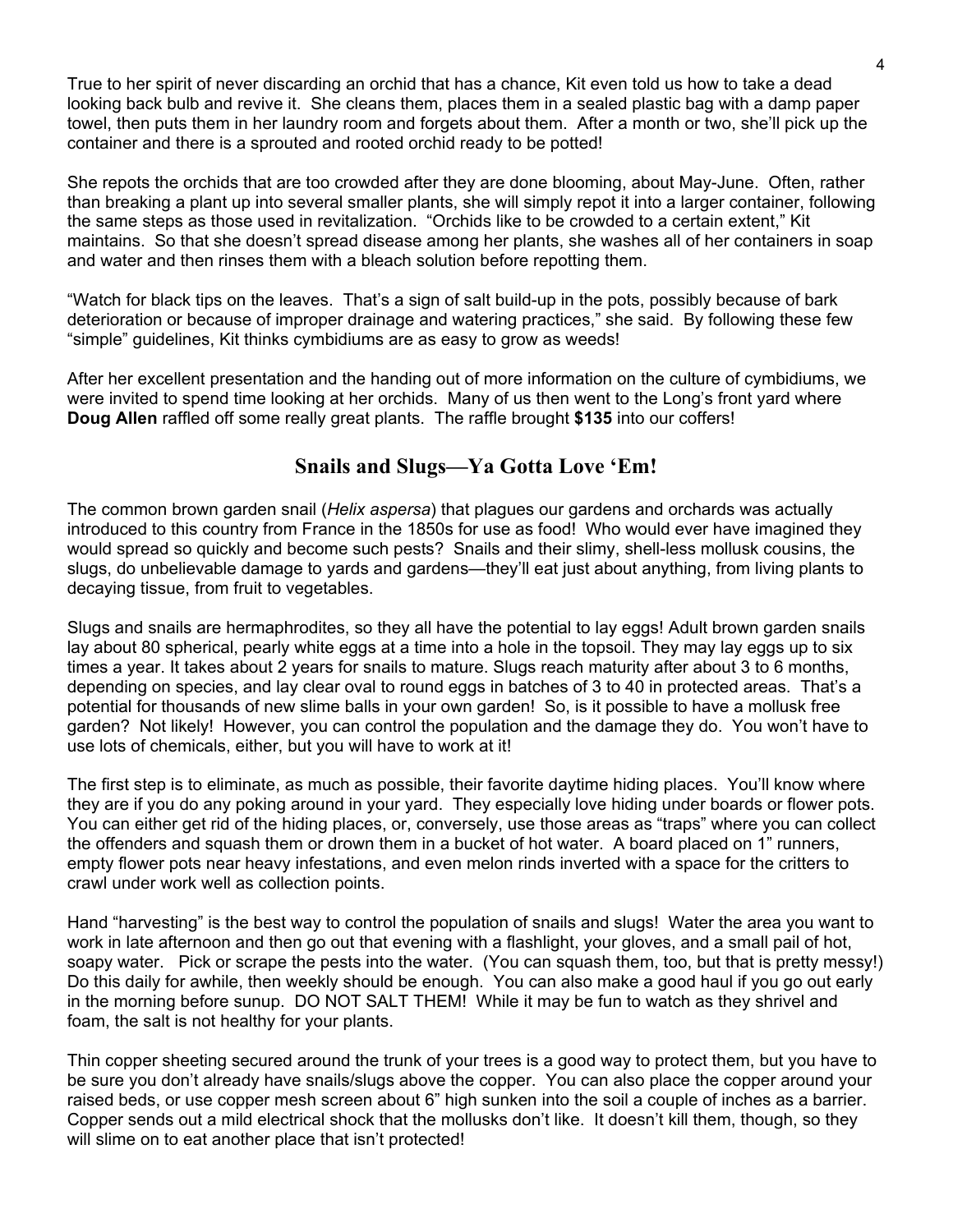Beer traps attract snails/slugs in the area within a few feet around them. They need to be sunken to ground level and the sides of the container need to be deeply vertical to keep the snails and slugs from crawling out. Another container, inverted over the first, will protect the beer from evaporation and (maybe) from your dog or cat! A mixture of sugar, water, and yeast will give you the same attraction. This is really quite a bit of work, though, for the amount of pest control you will see. Don't bother to spend extra money for commercial beer traps—your own trap made of two aluminum pie tins as shown in the photo will work just fine!

Poison baits, particularly those using Metaldehyde, do work quite well, but will not control the snails/slugs alone. Metaldehyde baits are



poisonous to dogs and cats, and the pellet form is especially attractive to dogs and they should not be used where children and pets cannot be kept away from them! A recently registered snail and slug bait whose main ingredient is iron phosphate (available under many trade names including Sluggo and Escar-Go), has the advantage of being safe for use around domestic animals, children, birds, fish, and other wildlife and is a good choice for a mollusk management program. Ingestion of the iron phosphate bait, even in small amounts, will cause snails and slugs to cease feeding, although it may take several days for the snails to die. Iron phosphate bait can be scattered on lawns or on the soil around vegetables, ornamentals, and fruit trees. Iron phosphate baits seem to be more effective against snails than slugs. Diatomaceous earth barriers work fairly well, but they are difficult to maintain as rain and watering quickly break them down.

Snails and slugs have natural enemies, including ground beetles, pathogens, snakes, toads, turtles, and birds, but most are rarely effective enough to provide satisfactory control in the garden. An exception is the use of domesticated fowl—ducks, geese, or chickens—kept penned in infested areas, especially orchards. (Be careful, though, as these birds may also eat seedlings!)

Unless you plan to go snail hunting that evening, irrigate your plants only in the morning. This will greatly reduce snail activity.

When it comes right down to it, the best control is still you, your gloves, and your bucket of soapy water. If you have way too much ground to cover by yourself, invite family, friends, and neighbors over for an escargot party! Visit the following website for more details on turning the tables on snails and eating them! <http://escargot.free.fr/eng/cooking.htm>



# **High School Grafting Project**

What a great season this was! Hundreds of y oung people learned to graft an apple tree and hopeful ly gained an interest in fruit growing. Many hand s, hours, and miles went into making 2004 a very successful year. **Joe Sabol** and **Marv Daniels** did a wonderful job organizing classes in Atascadero, Nipomo, Lompoc, Santa Ynez, Coas t Union-Cambria, San Luis Obispo, Shandon, Templeton, Paso Robles, Lillian Larson (Middle School), Phillips/Freedom, Grizzly Academy , and Cal Poly Horticulture. The volunteer respon se was outstanding. At least **37** people participated, many of whom volunteered at more than one

school! Best of all, there were no injuries requiring so much as a Band-Aid—even with all those sharp knives in the hands of inexperienced young people. They paid attention to Joe's explicit safety instructions and had a great time!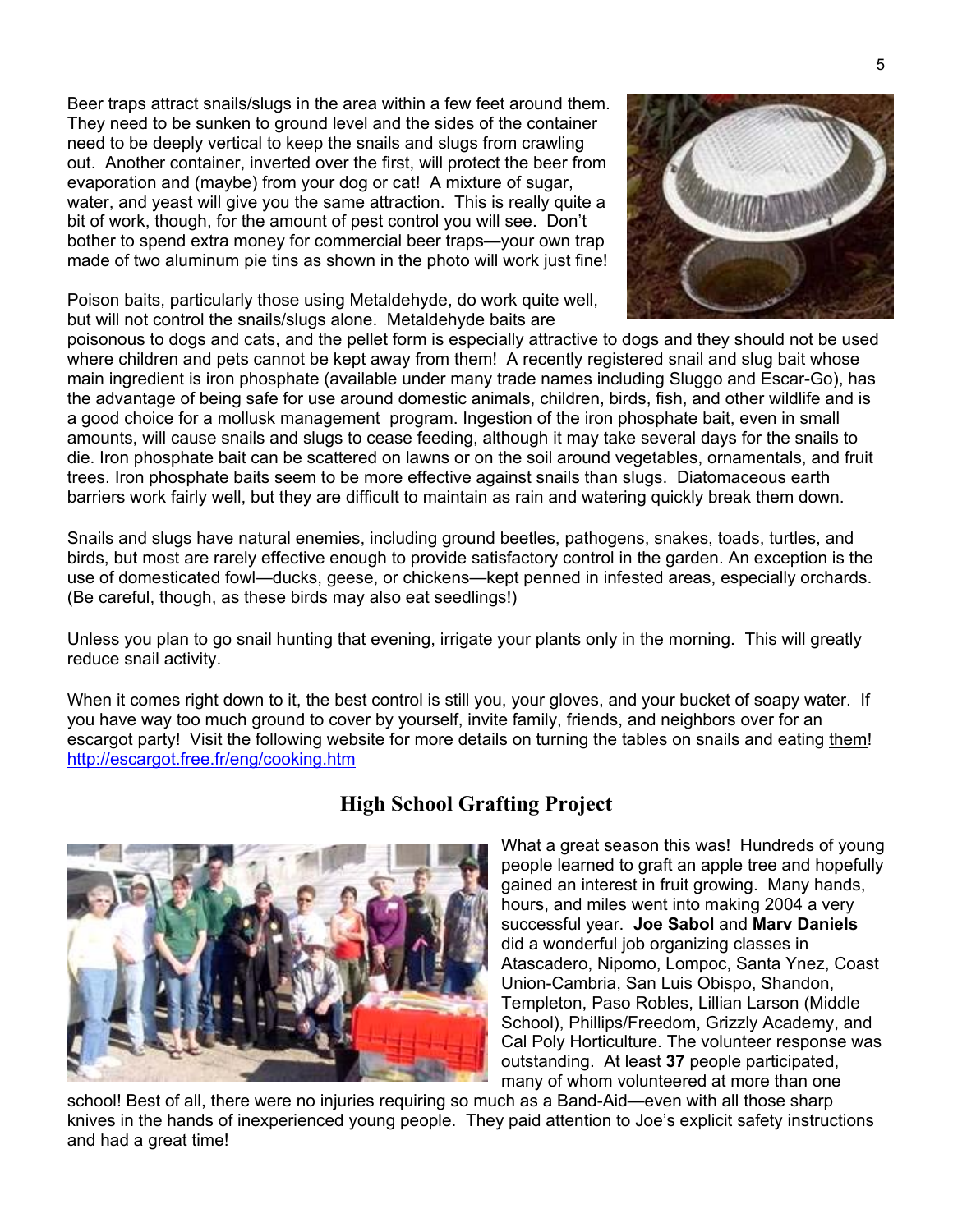As if that wasn't enough, Jill and Joe Sabol went north to Stanislaus County where they got the program going with some of Joe's former students who are now teachers at Orestimba High in Newman (Patterson High School sent their students to Newman), Thomas Downey, in Modesto, and Beyer High School in Modesto (Grace Davis High School sent their students to Beyer).

Then, these grafting geniuses finished the season in a blaze of glory by teaching grafting to the Master Gardeners! Many thanks go to Art Henzgen and Patti Schober who arranged for that demonstration.

**CRFG** members and friends who assisted in one or more of these grafting classes this year were: Marv and Pet Daniels, Joe and Jill Sabol, Steve Johnson, Art Henzgen, Patti Schober, Bob Tullock, Dave Christi, John and Choung Crowe, Tom Burchell, Deanna Van Klaveren, Hal Tuchinsky, Henry Mulder, Bruce Dykstra, Reo Cordes, Nancy Rosasco, Diane Mercieca, Norm Beard, Wally and Dorothy Seelos, Stacy Miller, Launnie Ginn, Gaye Galvin, Dale Pollard, Dolores Talbert, Laura Lopez, Bob Cummings, Jerry Clark, Lennette Horton, Steve Knudsen, Mandi Bartleson, Garth Baldwin, Carolyn Jones, Lyle Overly, and David Maislen. (If I missed your name and you helped, please don't be offended! Let me know and you'll be acknowledged in the May newsletter—we love our volunteers and don't want to slight anyone!)

#### **Meet Your Board Members Art DeKleine** *Co-Chair*

The first thing you'll likely notice about Dr. Art DeKleine, our chapter Co-Chairman, is his smile and he really does have a reason to be happy! On April  $6<sup>th</sup>$  he is retiring from his job of teaching math at Cal Poly for 30 years! He isn't ready for sitting in a rocking chair yet--he still plans to teach part-time for the next five or six years--but he will have more time to pursue his "nutty" hobby of propagating chestnut trees!

Art grew up in Zeeland (between Holland and Grand Rapids), Michigan where his father was an Ag Science teacher. When Art was young, his dad bought a peach orchard so he could keep Art and his brother, Carl, busy. The land is still in the family. Now, Art's dad, who is 95, oversees the orchard so he can stay busy! It is no longer a peach orchard, though; it is currently planted in 13 acres of sweet and tart cherries and about 9 acres of chestnuts. After his retirement in April, Art is going to Michigan for a month where he and his brother will plant chestnut trees on 20 acres they recently purchased. He intends to return there in July and August for the harvest season.



He is a member of the Western Chestnut Growers and every September he takes a 3 to 4 day tour of chestnut orchards belonging to other members of that group, covering a territory that extends from Bakersfield to Eureka. If you have a question about chestnuts, Art probably has the answer. He can even tell you how to use them! He is a fountain of information on the history of chestnuts, which is quite interesting. (I've asked him if he will write a future article for *The Leaflett* about chestnuts.)

Art and his wife, Gloria, have been married since 1964 (they were high school sweethearts) and they have two daughters and two grandchildren. They are very active in their church, First Presbyterian, in downtown San Luis Obispo. After graduating from Western Michigan University, Art attended UC Riverside and earned his doctorate in mathematics, then taught in Buffalo, New York, before coming to San Luis Obispo.

Although he has only been a member of CRFG for about four years, Art jumped right into the thick of things and has shared the chairperson duties with Roger Eberhardt for the past two years. How did he learn about CRFG? According to Art, "I was sitting next to Joe Sabol at a graduation and he told me if I would join, he'd pay my dues!" How could a math professor pass up an offer like that?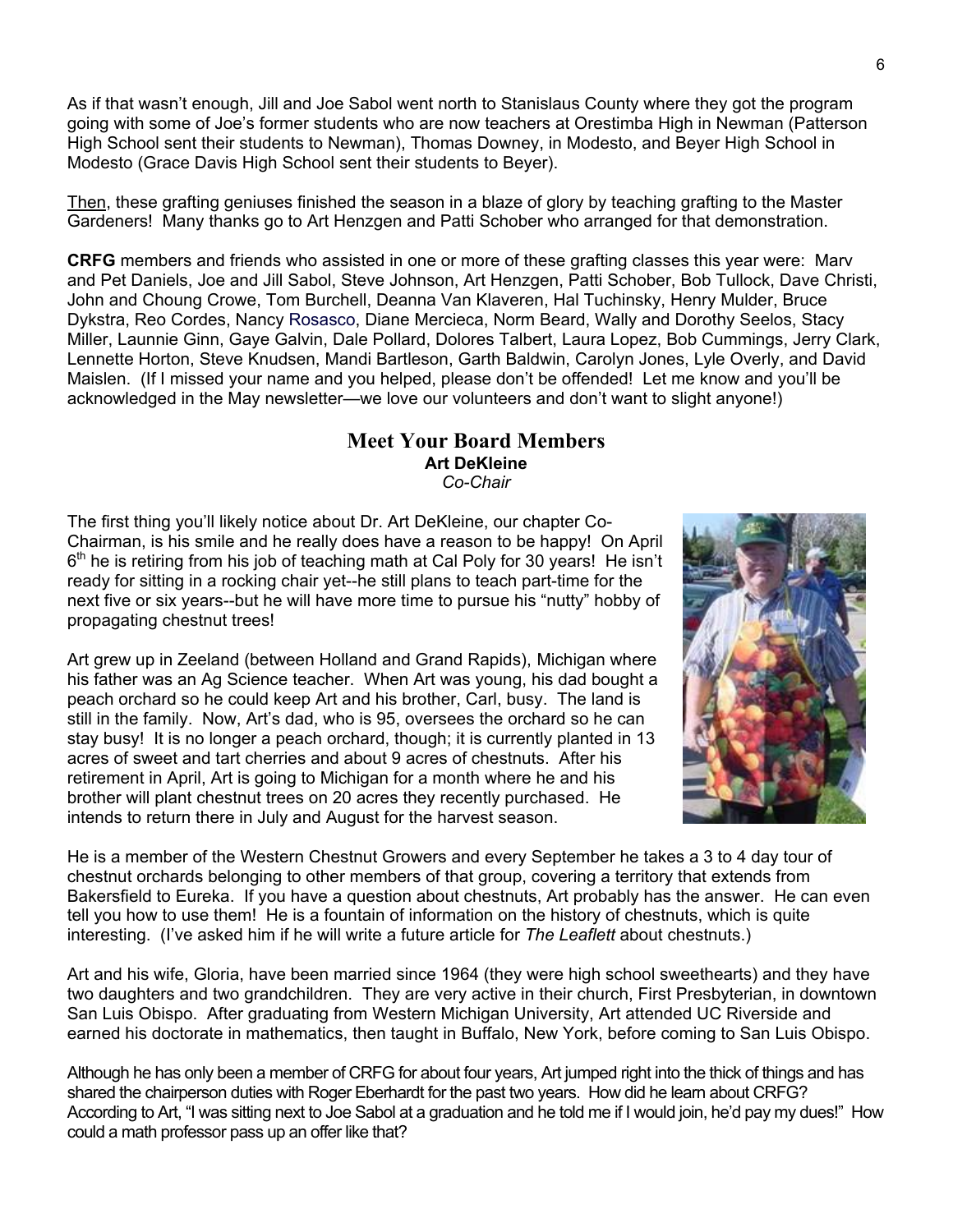#### **Announcements**

#### **Welcome New Members in March:** Jeff Ensminger

**Growing & Marketing Off-season Fresh Blueberries on California Small Farms: April 8th** at San Luis Obispo. Contact Mark Gaskell at [mlgaskell@ucdavis.edu](mailto:mlgaskell@ucdavis.edu) for further information.

Central Coast Greenhouse Growers Association Open House: April 10<sup>th</sup>. This is a fun and educational tour of greenhouses in Nipomo and on the Nipomo Mesa. Last year, 25% of the day's total sales went to the Nipomo High School Agriculture Program in the form of a check for \$7, 575.09! It starts early, so you'll be able to visit some of these wonderful locations before heading up to Paso Robles for our April meeting at **Trees of Antiquity**! If you want more information on the open house, call their hot line at **1-800-961-8901**.

**Cuesta College Online Class**: **[Growing Plants for Fun and Profit](http://www.communityprograms.net/onlinecourses/ogindex.htm)**. You can learn how to grow and market plants on a small scale without a major capital investment. For only \$79, instructors Michael and Linda Harlan will show you how, in an area as small as 1000 sq. ft., you can generate thousands of dollars worth of plant material in a single growing season. The second of two courses begins **April 21** and goes through **May 26**. The Harlans began a backyard nursery on half-an-acre that grew into a successful 12 year business venture, so if you want to turn your love of plants into a profitable enterprise, this is the course for you. Register at: [www.communityprograms.net](http://www.communityprograms.net/)

**San Luis Obispo Botanical Gardens Garden Festival:** The 13<sup>th</sup> Annual Garden Festival, May 1<sup>st</sup> and 2<sup>nd</sup> at El Chorro Regional Park. This is thee Central Coast's foremost show for gardeners and plant lovers of all ages. It will include Mediterranean garden ideas and landscape design inspiration, specialty nursery offerings brought together for SLO County's largest outdoor plant sale, and great shopping in the Mediterranean Marketplace and many garden shops. There will be free garden advice and solutions, giveaways, contests, and competitions, garden-related arts and crafts, lectures, demonstrations, Mediterranean food and entertainment, and plenty to do for the kids. Parking is available on the south side of Highway 1 at Cuesta College. Buses will transport guests to the Garden Festival entrance. Parking cost is \$1. Tickets to the festival are \$5, children under 12 are free. The Festival is open from 10am to 6pm on Saturday May 1st and from 10am to 4pm on Sunday May 2nd.

**Cal Poly Produce:** Cal Poly Organic Farm's fifth annual CSA (Community Supported Agriculture Program) will begin on **May 3rd.** Members receive a weekly assortment of unique, fresh produce grown and harvested by Cal Poly students throughout a 26 week season (concluding at the end of October). This is a great way to form a connection to where your food is grown, and to support education in organic agriculture at the same time! Produce pick-up occurs Monday or Thursday afternoons. Membership for the season costs \$520 and includes a weekly newsletter and invitations to special farm events. To register or request more information contact: Michael Silverman at 756-6139 or [msilvermsd@lycos.com](mailto:msilvermsd@lycos.com)

**Dave Wilson Fruit Tasting:** Just confirmed! More details will follow, but keep **Saturday, September 4** saved on your calendar for Dave Wilson fruit tasting. By having this event later in the season than usual, we'll have a chance to taste some different kinds of fruits than those that were presented in June of 2003. This is a very popular event that brings in hundreds of people from the local nurseries, garden clubs, and the general public to taste both some traditional varieties and some new (and trial) varieties of late season deciduous fruit. You won't want to miss it!

**Join the State Association:** Many of our chapter members are also members of the State association and those who aren't should consider joining. With state membership you receive a wonderful color magazine, *The Fruit Gardener*, filled with great articles on fruit growing, news, chapter activities and contacts. Yearly dues are **\$30**. Applications are available from **Joe Sabol**.